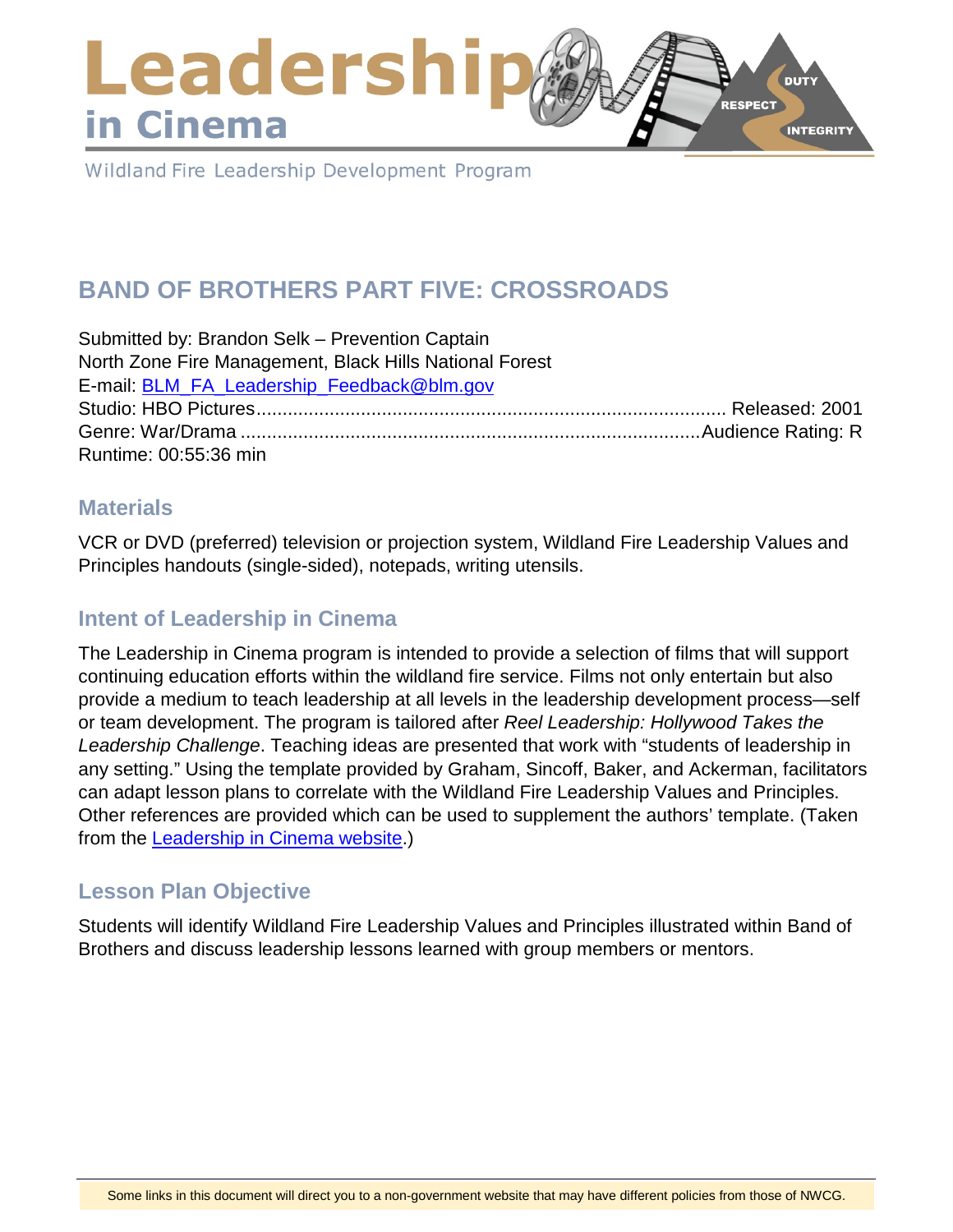# **Basic Movie Plot**

Starting with their rigorous boot camp training in Georgia in 1942, the miniseries recounts the remarkable achievements of this volunteer rifle company, which parachuted into France early on D-Day morning 1944; spearheaded the Market-Garden and Rhine offensives; engaged the Nazis in Bastogne and the Bulge; and captured Hitler's "impenetrable" Eagle's Nest at Berchtesgaden in 1945. (Taken from the [HBO official website\)](http://www.hbo.com/band/landing/currahee.html)

This Emmy-winning miniseries etched an unforgettably vivid portrait of WWII, as experienced by an Army unit serving in Europe, which parachuted into Normandy on D-Day and fought for the remainder of the war. Band of Brothers gives the history and tells the story of Easy Company, 506th Regiment of the 101st Airborne Division, US Army. Drawn from the interviews with survivors of Easy Company, as well as soldiers' journal and letters, Band of Brothers chronicles the experiences of these young men who knew extraordinary bravery and extraordinary fear. (Taken from the [History Channel\)](http://www.history.com/topics/d-day)

### **Band of Brothers – Part Five: Crossroads Summary**

Captain Winters leads Easy Company in an attack on what they thought was a machine gun nest but turns out to be two Companies of German SS who also have artillery support. The attack is successful in that they virtually wipe out the enemy, but they do suffer many casualties. As a result, Winters soon finds himself promoted as the 2nd Battalion's Executive Officer and while he has concern about leaving Easy Company, he knows they are in good hands with Lt. Moose Heyliger. In the aftermath of the disastrous Operation Market Garden, Easy Company is assigned to assist a large group of British paras who are trapped behind enemy lines. Later, with Christmas approaching, the men suddenly find all passes canceled and they are quickly moved to Bastogne to help defend the city from the German offensive. Easy Company now races in to hold the line, though ill-equipped for the bitterly cold weather and the entrenched battle ahead. The company is now led by Lt. Norman Dike, for whom the men have little respect. (Taken from [Internet Movie Database](http://www.imdb.com/)

### **Cast of Main Characters**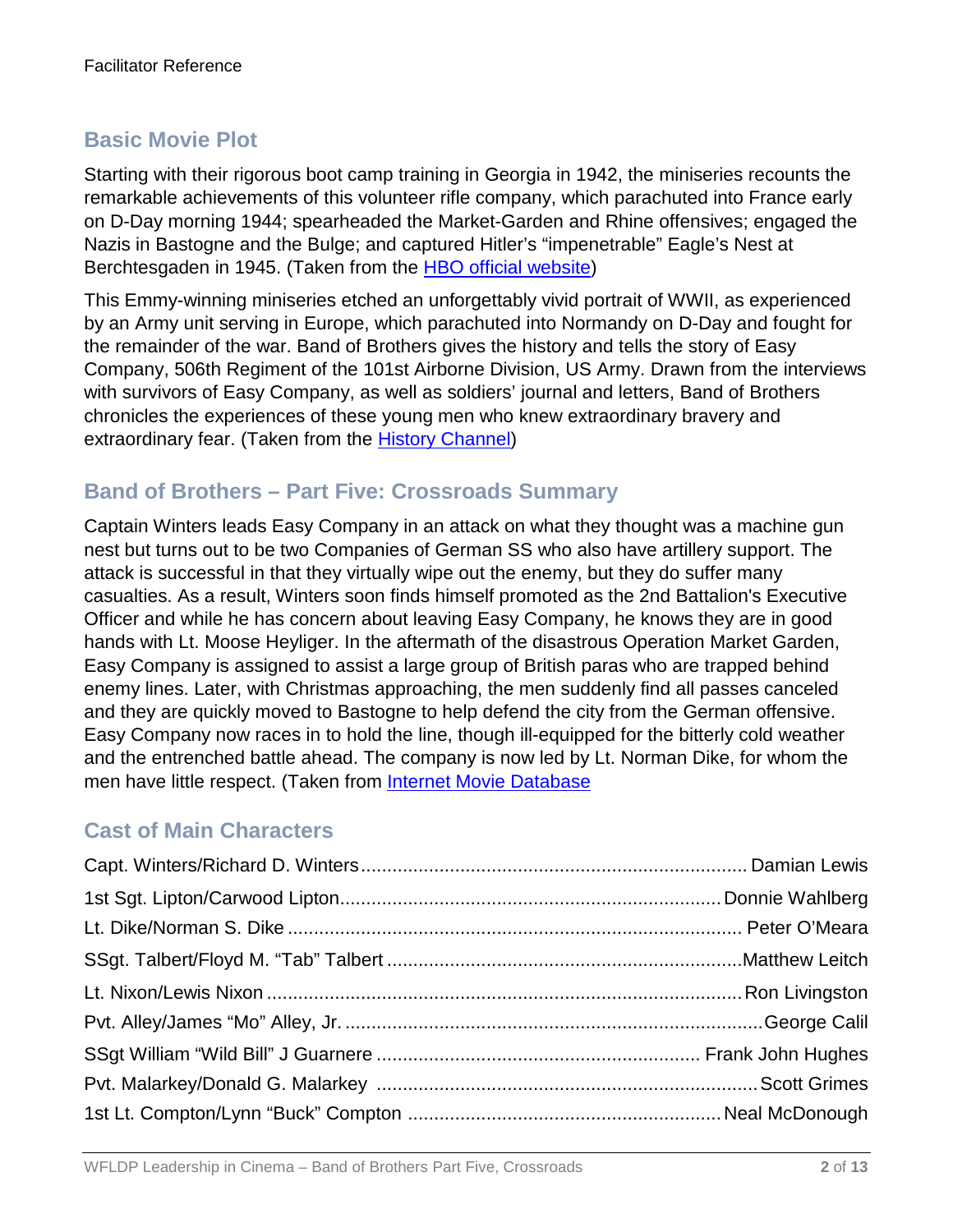| (Photographs of main characters at the end of the list) |  |
|---------------------------------------------------------|--|

# **Facilitation Options**

Band of Brothers is an excellent leadership film addressing multiple facets of the wildland fire leadership values and principles. Various avenues can be pursued depending upon the facilitator's intent. At a minimum, students can identify the Wildland Fire Leadership Values and Principles that are illustrated in the film. Students should be less concerned with how many principles they view within the film and more concerned with how the principles they do recognize can be used in their self-development as a leader. The film can be viewed in its entirety or by clip selection depending on facilitator intent and time schedules. Another method is to have the students view the film, and then hold the discussion session with the entire group.

# **Full-film Facilitation Suggestion:**

When opting for the full-film method, the facilitator should follow the outline below:

- Facilitator will go over a basic plot of the movie and cover the objective.
- Review the Wildland Fire Leadership Values and Principles with students (Hand out sheets)
- Advise students to document instances within the film that illustrate/violate the Wildland Fire Leadership Values and Principles on the handout provided.
- Show students Band of Brothers Part Five: Crossroads.
- Break. After showing the movie, provide at least 15 minutes for a break, and also give time for the students to discuss their finding and reflect on how this movie applies to their jobs and private lives.
- Have students discuss their findings and how they will apply leadership lessons learned to their leadership role in wildland fire suppression. The facilitator can reference the specific clips (see clip facilitation section) to encourage further discussion or help clarify points of interest.
- Wrap up the session and encourage students to apply leadership lessons learned in their personal and work lives, as well as take the opportunity to initiate or update their leadership self-development plan. Also, consider mentioning to the students about acquiring a mentor and relate this to the self-development plan.

# **Clip Facilitation Suggestion**

When opting for the clip method, the facilitator should follow the outline below: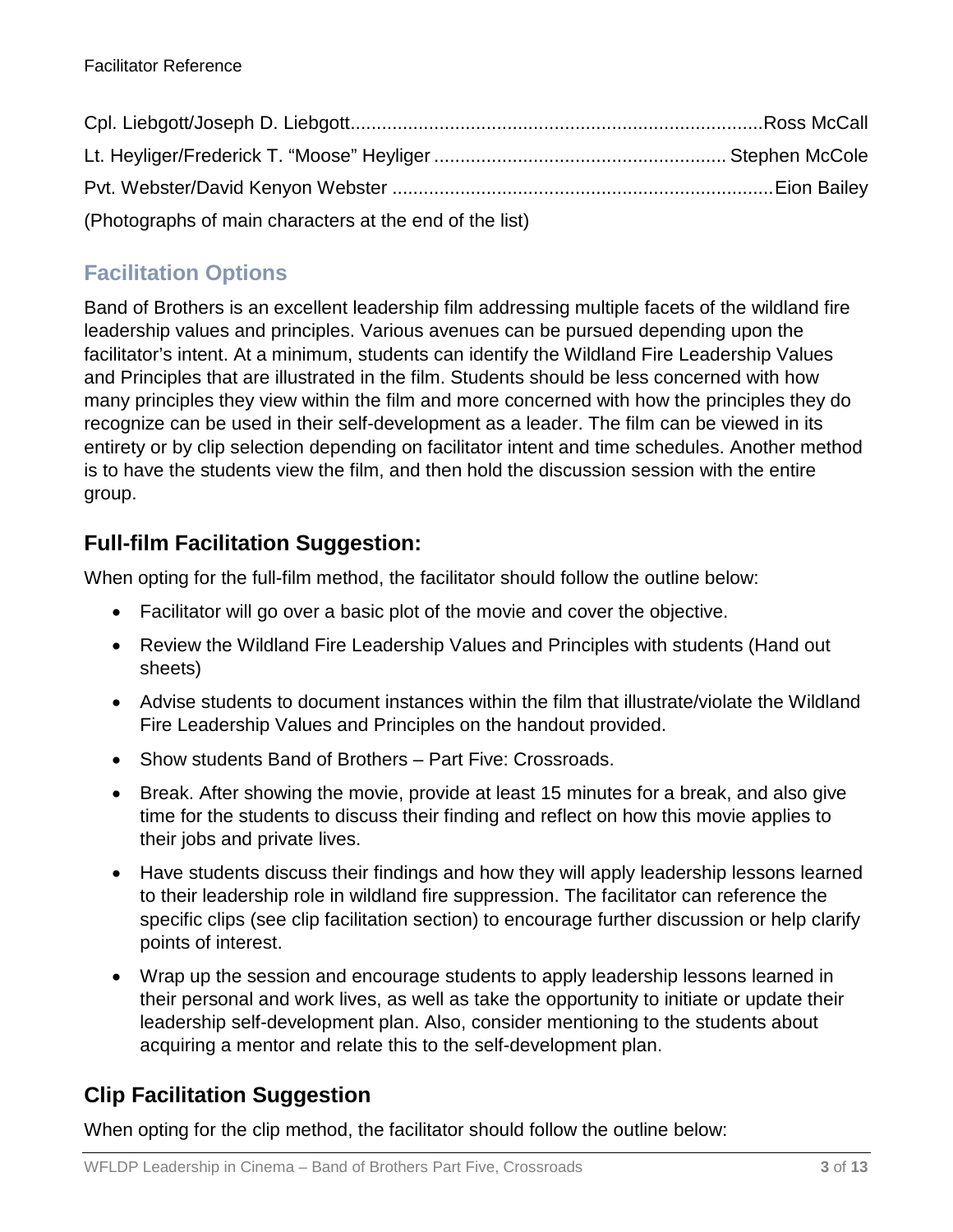- Break into smaller groups. (Optional) But consider breaking up into three groups, one for each of the values (example).
- Review the Wildland Fire Leadership Value or Principle(s) targeted for discussion. Hand out the sheets, and briefly go over each one, duty, respect and integrity.
- Facilitator will go over a basic plot of the movie and cover the objective.
- Facilitator will briefly describe the clip and guide the discussion of the clip to the specific principle that is discussed. Make sure to get plenty of feedback from the students before revealing the answer. (Spend approximately 5 minutes per clip).
- Have students discuss their findings and how they will apply leadership lessons learned to their leadership role in wildland fire suppression. The facilitator can reference the specific clips (see clip facilitation section) to encourage further discussion or help clarify points of interest.
- Wrap up the session and encourage students to apply leadership lessons learned in their personal and work lives, as well as take the opportunity to initiate or update their leadership self-development plan. Also, consider mentioning to the students about acquiring a mentor and relate this to the self-development plan.

# **Specific Clip Usage for Band of Brothers – Part Five: Crossroads**

Facilitator Hint: Ensure familiarity with each individual clip in order to guide the groups.

The following clips may assist facilitators with leadership discussions. All times are approximate. (Start time/Stop time.)

#### *Duty*

**Discussion Point One** (10:16/11:41): Winters leading a squad at the ditch chooses to hold men back while he scouts the area and gains some situational awareness. The discussion point here is that Winters is proficient in his job and conveys that during his briefing and decision making.

**Discussion Point Two** (12:56/14:15): Winters gives each of his men a specific German soldier to shoot. The discussion point here is to make sound and timely decisions.

**Discussion Point Three** (44:00/45:00): Lt. Dike was not properly preparing his troops for the upcoming battle, being unprepared for cold weather fighting, needing supplies like gear, ammo and rations. The discussion point here is that Winters is everything Dike is not. Dike should have practiced the principles of duty by preparing himself and his subordinates beforehand.

**Discussion Point Four** (26:00/28:32): Due to his promotion to Battalion Executive Officer, Winters becomes worried about who is going to lead EZ Company. This is an example of if you do not work on developing your subordinates for the future, you may not have many seasoned leaders to fill in the gaps when people transfer or are promoted.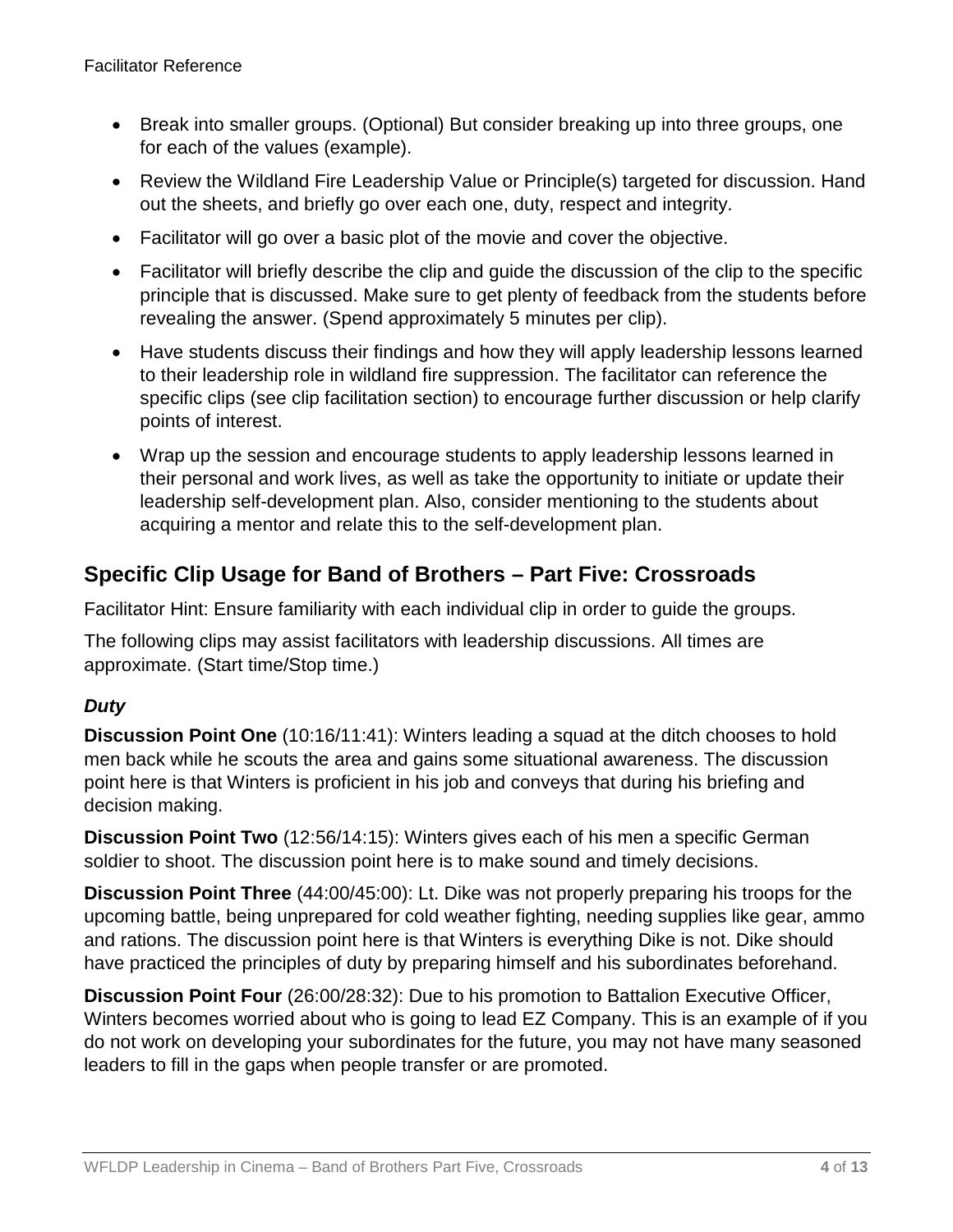#### *Respect*

**Discussion Point One** (21:30/21:55): Winters knows every man under his command by name. During this clip, Winters recounts how a man under his command goes down on the bank (Boil). Discuss how these relate to knowing your subordinates and looking out for their well-being and employing them within their capabilities.

**Discussion Point Two** (26:00/28:32): Winters is worried about EZ Company being misinformed about how many Germans could be waiting for them when they attempt the rescue of the British Paratroopers behind enemy lines. Discuss how this relates to keeping your subordinates informed. Have you ever had to go into a situation without knowing all the information? How did that affect the way you accomplished the mission?

**Discussion Point Three** (15:28/18:51): Winters divides up the company into groups of ten to charge the open field. The discussion point here is build the team and lead by example.

**Discussion Point Four** (28:32/30:00): Nixon has the orderly get him a coffee and bacon sandwich. Discuss how you can employ your subordinates in accordance with their capabilities?

#### *Integrity*

**Discussion Point One** (37:22/39:32): Winters is flashing back to the killing of the German soldier and the decision point that he made at that point in time. The discussion point here is to know yourself and seek improvement.

**Discussion Point Two** (32:06/33:40): After Lt. Moose Heyliger was shot mistakenly by his own men, Winters is yelled at by the medic for not knowing the amount of morphine given to Lt. Heyliger. Winters immediately took responsibility for not knowing. The discussion points here are seeking responsibility and accept responsibility for your actions.

**Discussion Point Three** (7:48/8:819): In this clip, we see Captain Winters cleaning his weapon and readying his gear. Discuss how this clip fits in with the values and principles of integrity by setting the example.

### **Film/Book Discussion**

Consider having a few students read Stephen E. Ambrose, Band of Brothers: E Company, 506th Regiment, and the 101st Airborne from Normandy to Hitler's Eagle's Nest (New York, 1992). Lead a discussion between students who have read the book and those who watched the film. Compare and contrast the book and the movie.

### **References**

- [Band of Brothers website](http://www.hbo.com/band/landing/currahee.html)
- The Avalon Project: [World War II documents](http://avalon.law.yale.edu/subject_menus/wwii.asp)
- National Archives: Powers of Persuasion [Poster Art of World War II](https://www.archives.gov/education/lessons/wwii-posters)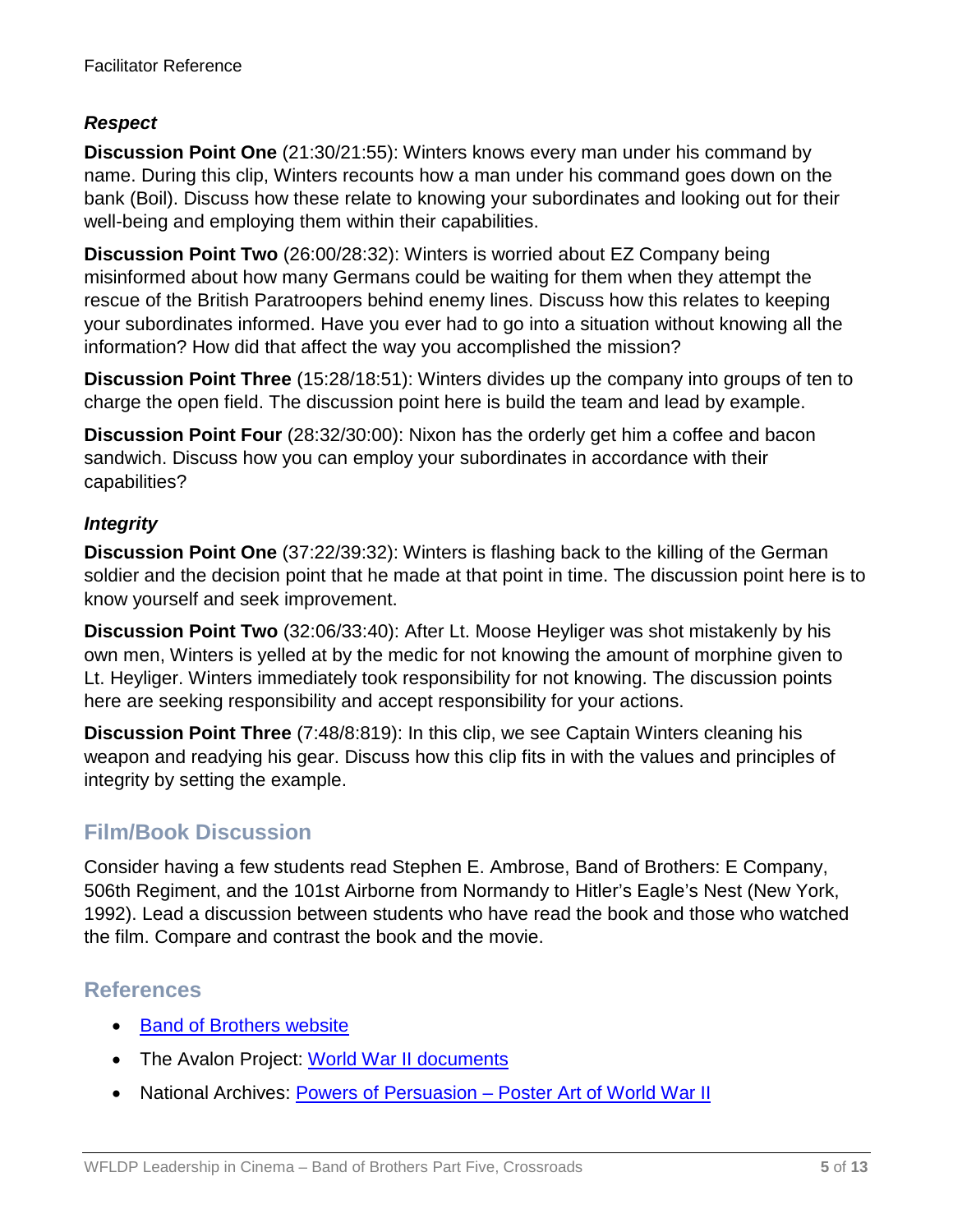### **Resources – Books**

- Ambrose, Stephen E. Band of Brothers: E Company, 506th Regiment, 101st Airborne from Normandy to Hitler's Eagle's Nest. New York. 1992.
- Kennedy, David. Freedom from Fear: The American People in Depression and War, 1929-1945. 1999.

Hyperlinks have been included to facilitate the use of the Wildland Fire Leadership Development Program website. Encourage students of leadership to visit the website [\(https://www.fireleadership.gov/\)](https://www.fireleadership.gov/).

### **Band of Brothers: Crossroads**

#### (Facilitator Reference)

Below is a short list of examples from the movie that coincide with the Wildland Fire Leadership Values and Principles. Discuss leadership lessons learned from the film with the class and have the class discuss these within their groups. Have the group document film clips illustrating the Wildland Fire Leadership Values and Principles.

### **Duty**

- 1. Be proficient in your job, both technically and as a leader.
- 2. Make sound and timely decisions.
- 3. Ensure that tasks are understood, supervised and accomplished.
- 4. Develop your subordinates for the future.
	- Winters is very proficient in his job. (Specifically, how did Winters show that he was proficient in his job?)
	- The example of Winters recognizing their position was compromised, he made a timely decision. (Specifically, how did Winters provide an example of making a timely decision?)
	- Briefings given by Winters are examples of good briefings for the situation. (Specifically, how did the briefings appeal to you as a recipient?)
	- Lt. Dike is not proficient in his job. (Specifically, how did he show that he was not?)

### **Respect**

- 1. Know your subordinates and look out for their well-being.
- 2. Keep your subordinates informed.
- 3. Build the team.
- 4. Employ your subordinates in accordance with their capabilities.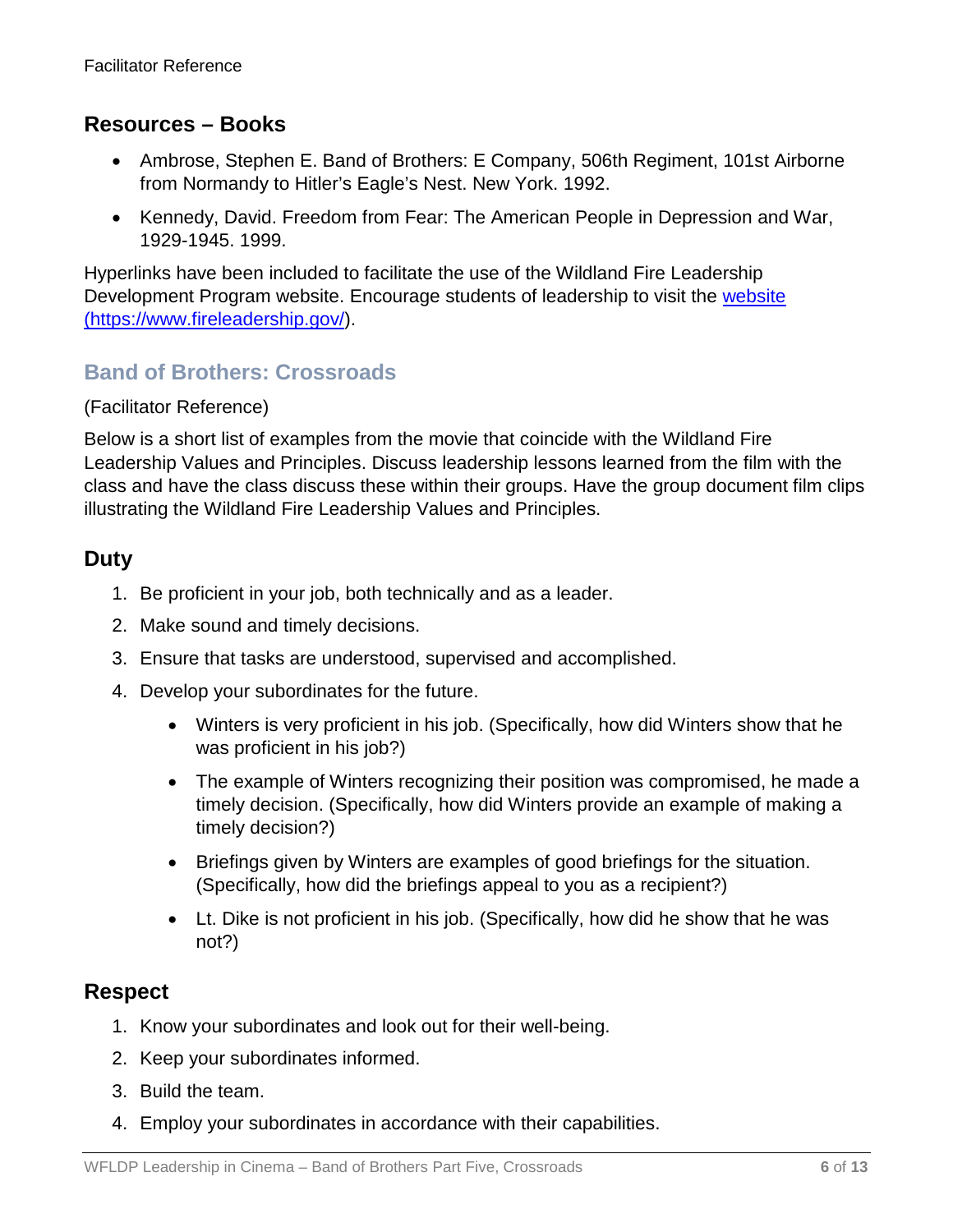- Winters knows all the men under his command by name (Why is this important?)
- Lt. Dike does not appear concerned about procuring necessary supplies and equipment for the days ahead (How does this relate to looking out for your subordinates well-being?)
- Dike's briefing as opposed to Winters (How did Dike's briefing differ from Winters?)
- Winters is concerned about who will be leading EZ Company (How does this relate to the "respect" value?)

#### **Integrity**

- 1. Know yourself and seek improvement.
- 2. Seek responsibility and accept responsibility for your actions.
- 3. Set the example.
	- Winters knew his capabilities and that of his men. (By his actions, could you assume that he embodied the "know yourself" principle?)
	- When Winters recounts the battle, he is deeply affected by the amount of casualties his unit suffered and takes full responsibility for every man under his command. (Why was this response so important?)
	- Private Mularky ended up winning the money at cards and it shows him paying back the money he owed the other men in his unit. (How does this tie in with integrity?)
	- Winters shares in the hardships of his subordinates. (What sorts of examples can you give of him sharing in the hardships of his subordinates?)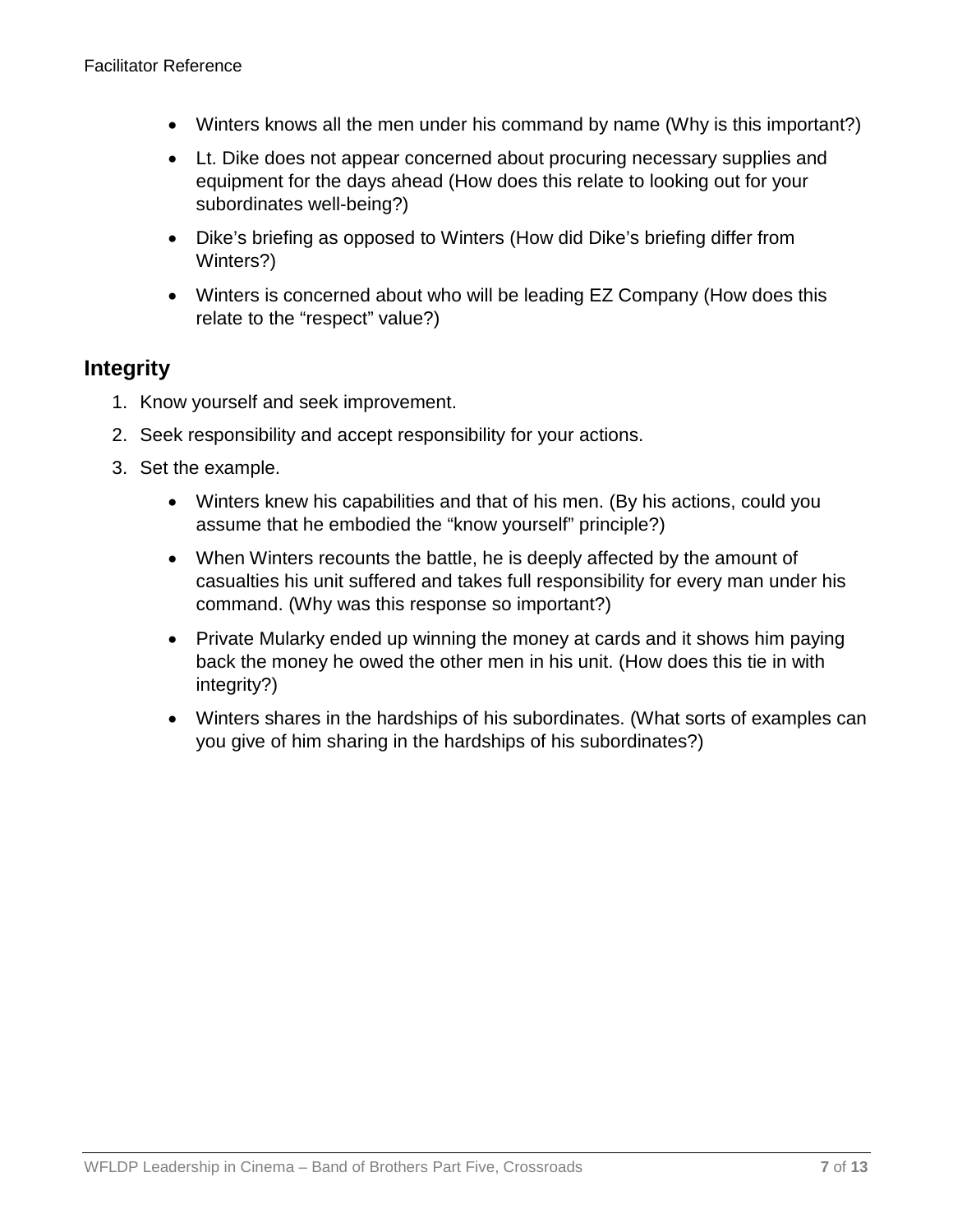### **Questions to Generate Further Discussion**

Excerpt from: "Leaders We Would Like to Meet" Interviews

- 1. What makes you want to follow someone?
- 2. What kind of leader do you think you are? What do you think others would say?
- 3. If you were to pick three of the most important character traits for an effective leader, what would those be?
- 4. Are leaders born or made?
- 5. Who are some of the individuals that had a significant influence on your life? Currently, who do you think is leadership role model and why?
- 6. If you are not currently in fire, how do you think this movie could be applied to your job?
- 7. What are some of the toughest decisions or dilemmas you have faced? What helped to guide you through those situations?
- 8. Why do you think people follow you?
- 9. How do some of the events in Band of Brothers apply specifically to your job, to your personal life?
- 10.Which character in Band of Brothers do you think is most like you?
- 11.How do you go about initiating a new idea in order to put it into practice?
- 12.Regarding leadership, what quotes come to mind?
	- "Before honor comes humility." Proverbs
	- "Lead me, follow me, or get out of my way." General George Patton
	- "Leadership is not only doing the right thing, but it is doing the right thing at the right time." Life Application Bible
	- "Leaders are not born, they are made. They are made by hard effort, which is a price all of us must pay to achieve any goal that is worthwhile." Vince Lombardi
	- "Only one man in a thousand is a leader of men, the other 999 follow women." Groucho Marx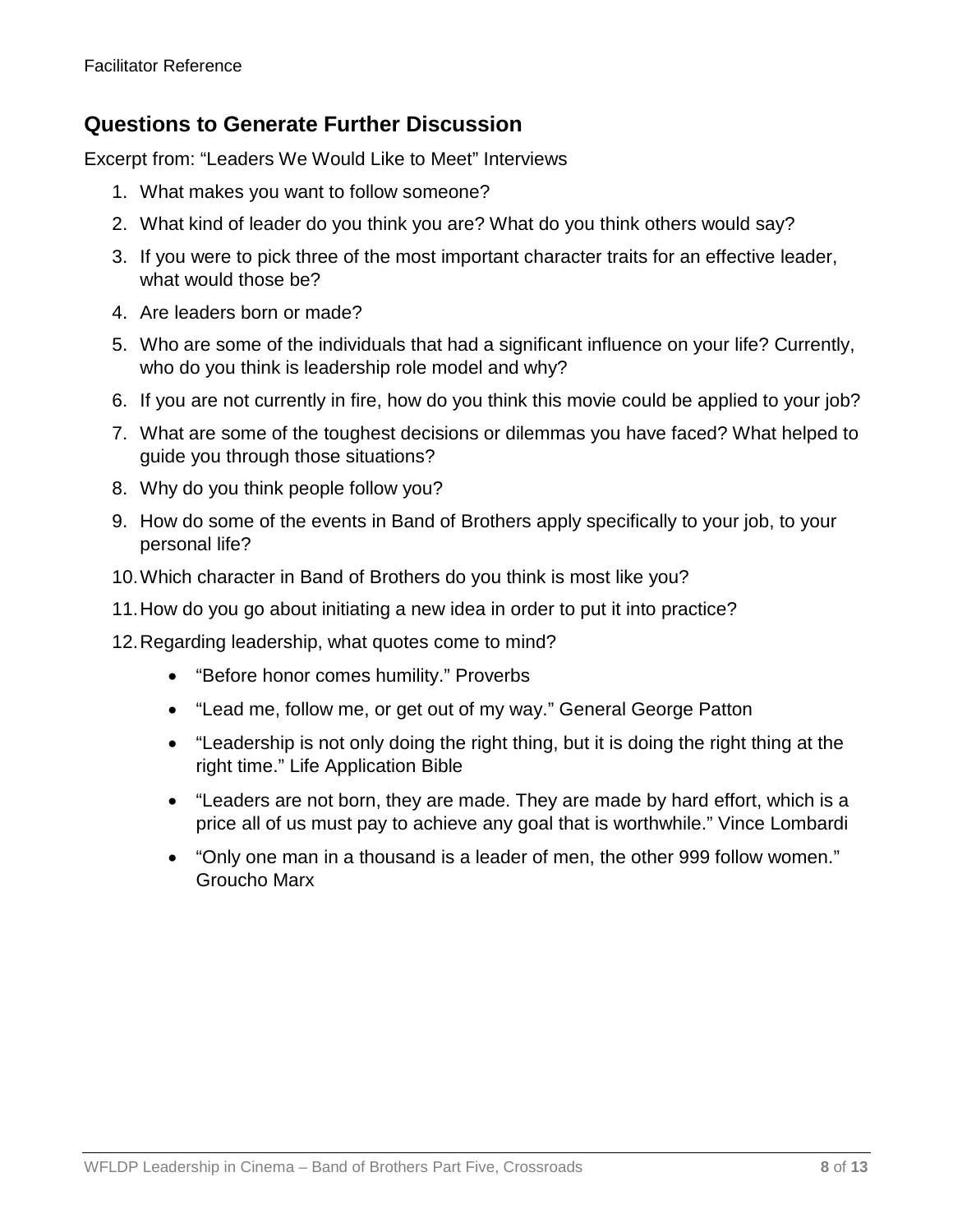### **Band of Brothers: Crossroads**

Document film clips illustrating the Wildland Fire Leadership Values and Principles and discuss leadership lessons learned from the film with the class.

### **Duty**

- 1. Be proficient in your job, both technically and as a leader.
- 2. Make sound and timely decisions.
- 3. Ensure that tasks are understood, supervised and accomplished.
- 4. Develop your subordinates for the future.

#### **Respect**

- 1. Know your subordinates and look out for their well-being.
- 2. Keep your subordinates informed.
- 3. Build the team.
- 4. Employ your subordinates in accordance with their capabilities.

### **Integrity**

- 1. Know yourself and seek improvement.
- 2. Seek responsibility and accept responsibility for your actions.
- 3. Set the example.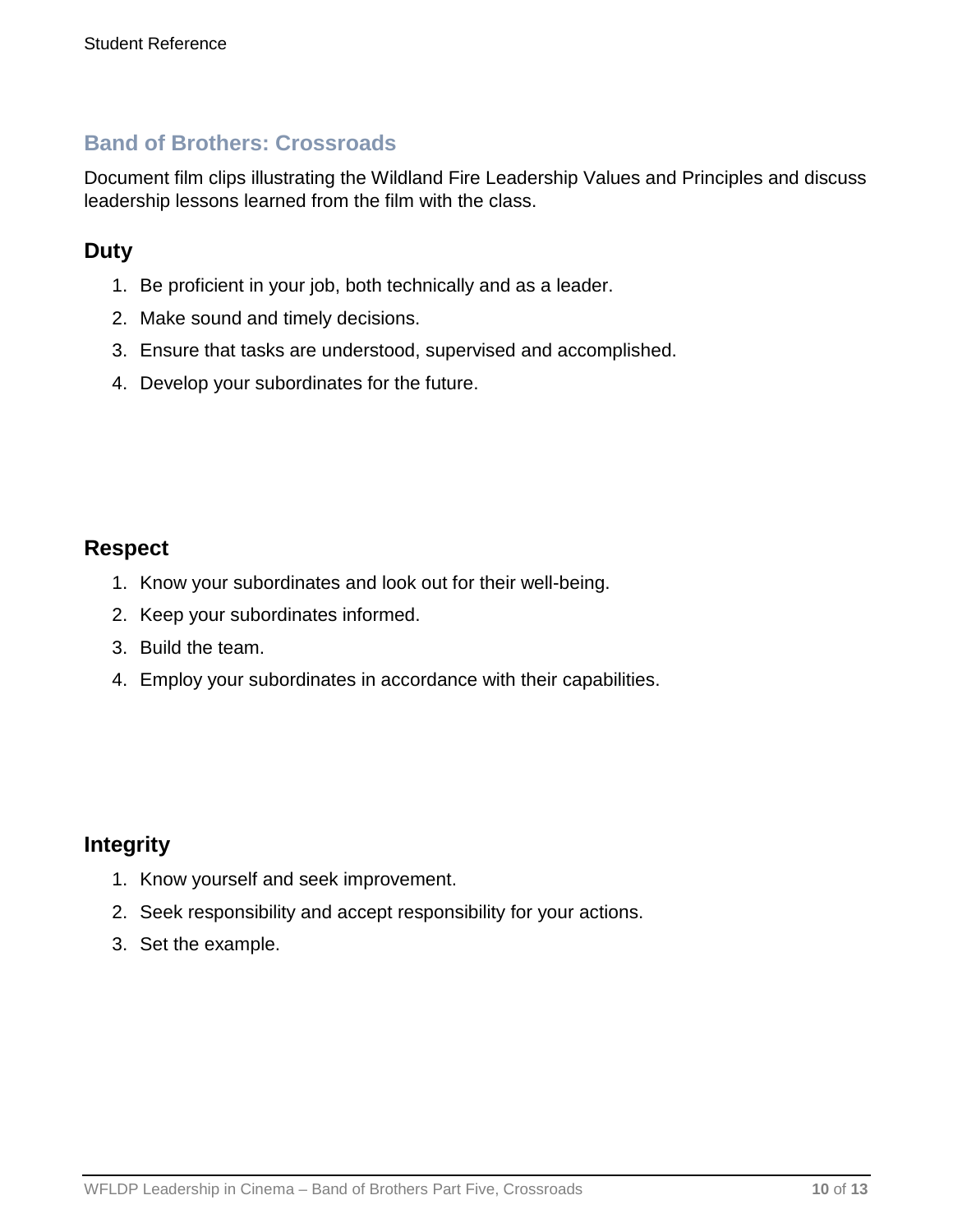#### Be proficient in your job, both technically & as a leader.

- Take charge when in charge.
- Adhere to professional standard operating procedures.
- Develop a plan to accomplish given objectives.

#### Make sound & timely decisions.

- Maintain situation awareness in order to anticipate needed actions.
- Develop contingencies & consider consequences.
- Improvise within the commander's intent to handle a rapidly
- changing environment.

#### Ensure that tasks are understood, supervised, accomplished.

- Issue clear instructions.
- Observe & assess actions in progress without micro-managing.
- Use positive feedback to modify duties, tasks & assignments when appropriate.

#### Develop your subordinates for the future.

- Clearly state expectations.
- Delegate tasks that you are not required to do personally.
- Consider individual skill levels & developmental needs when assigning tasks.

#### Know your subordinates and look out for their well-being.

- Put the safety of your subordinates above all other objectives.
- Take care of your subordinate's needs.
- Resolve conflicts between individuals on the team.

#### Keep your subordinates informed.

- Provide accurate & timely briefings.
- Give the reason (intent) for assignments & tasks.
- Make yourself available to answer questions at appropriate times.

#### Build the team.

- Conduct frequent debriefings with the team to identify lessons learned.
- Recognize accomplishments & reward them appropriately.
- Apply disciplinary measures equally.

#### Employ your subordinates in accordance with their capabilities.

- Observe human behavior as well as fire behavior.
- Provide early warning to subordinates of tasks they will be responsible for.

- Consider team experience, fatigue & physical limitations when accepting assignments.

#### Know yourself and seek improvement.

- Know the strengths/weaknesses in your character & skill level.
- Ask questions of peers & supervisors.
- Actively listen to feedback from subordinates.

#### Seek responsibility and accept responsibility for your actions.

- Accept full responsibility for & correct poor team performance.
- Credit subordinates for good performance.
- Keep your superiors informed of your actions.

#### Set the example.

- Share the hazards & hardships with your subordinates.
- Don't show discouragement when facing setbacks.
- Choose the difficult right over the easy wrong.





**MUSGRAT** 

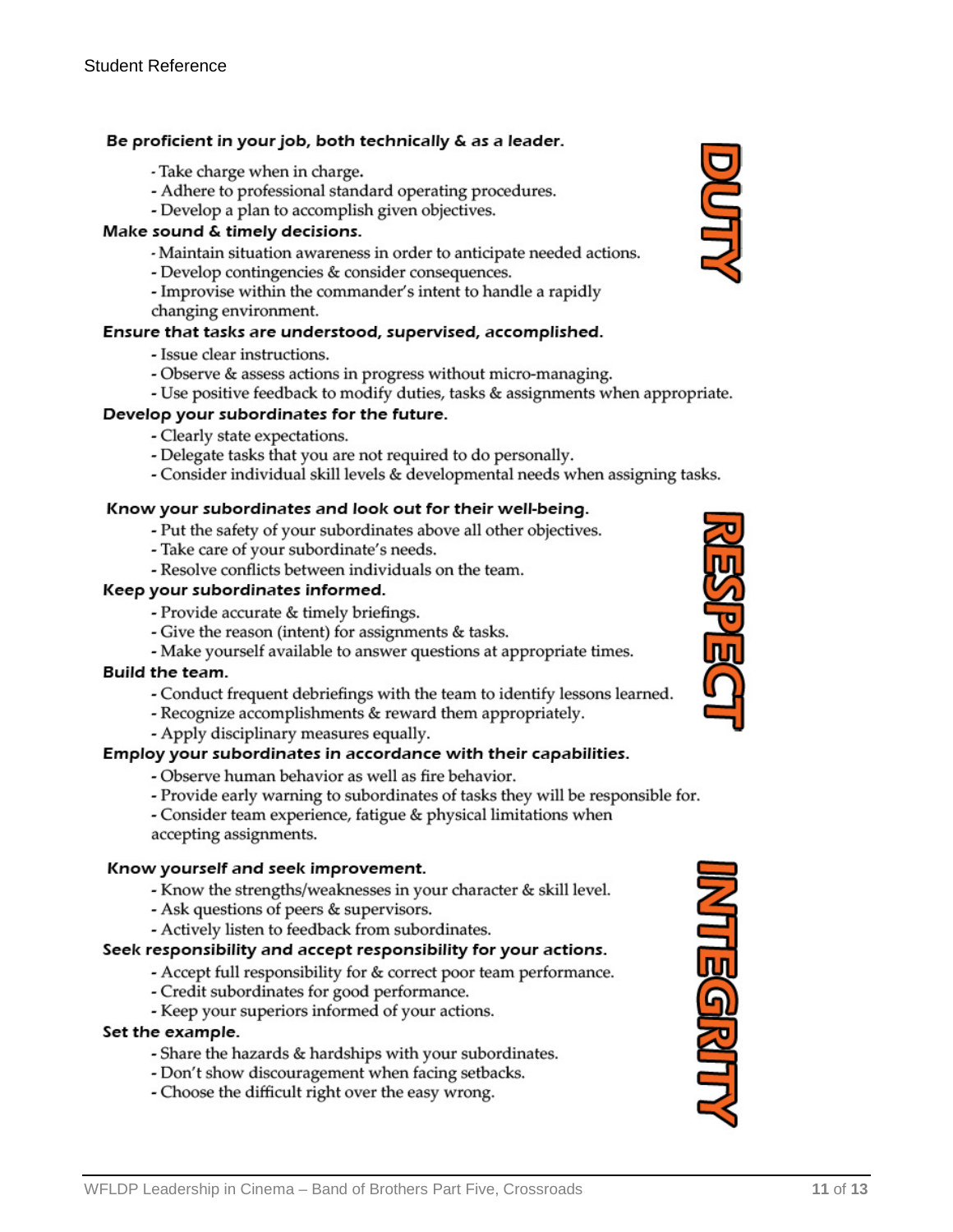

## **Leadership Self Development Plan**

For Wildland Firefighters...a Lifetime of Learning

**Next level of leadership:**

**Directed reading (Professional Reading Program) and other self-study:**

**Training (Next wildland fire L- and S-courses):**

**Details (Temporary assignments with new or increased responsibility):**

**Mentor (Identifying and asking a role model to provide guidance):**

**Outside Activities (Associations, volunteer programs, higher education, etc.)**

| Employee:   | Date: |  |
|-------------|-------|--|
|             |       |  |
|             |       |  |
| Supervisor: | Date: |  |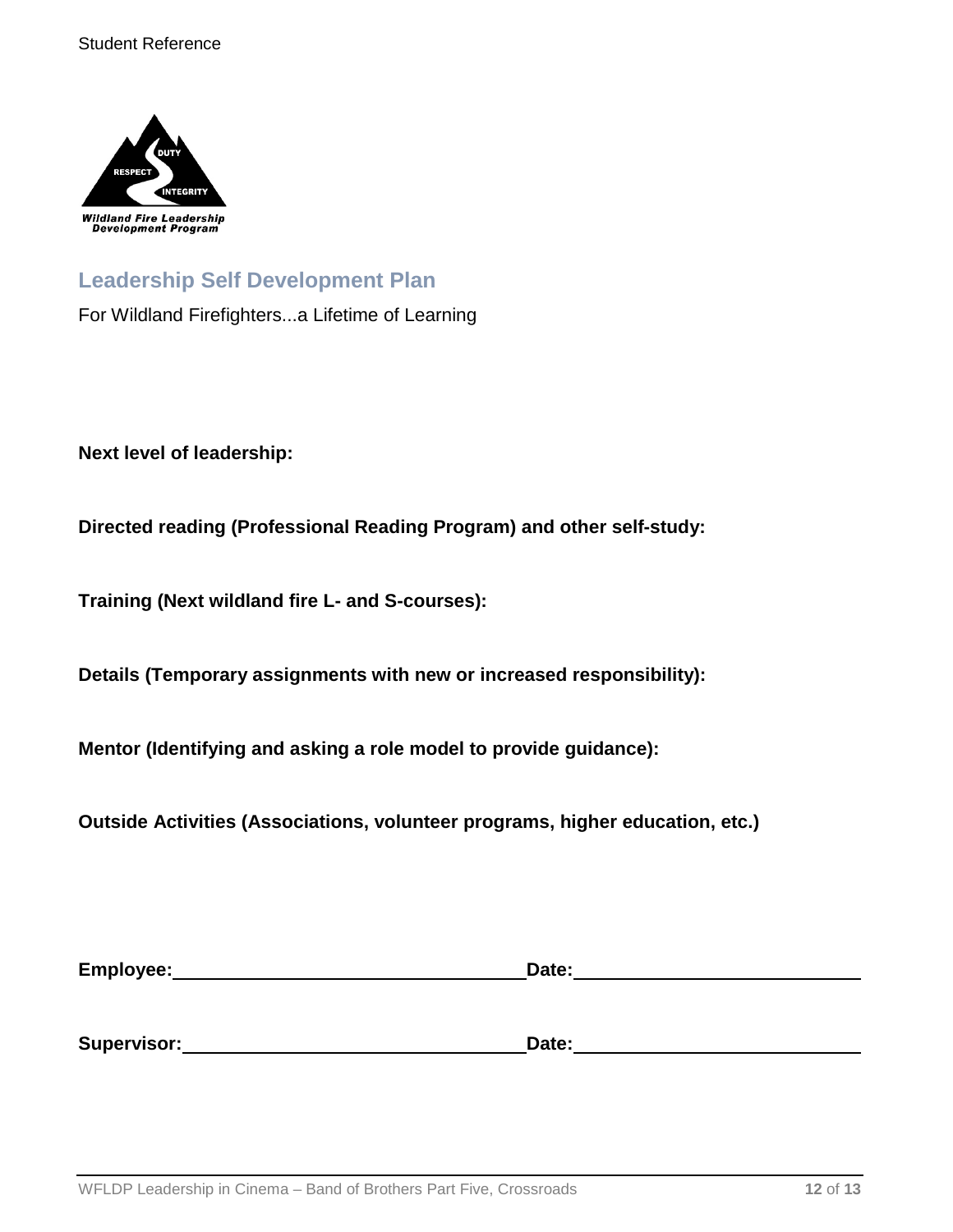### **Main Character List**

#### *Band of Brothers – Part Five: Crossroads*



1st Sergeant Lipton: Minor role in this episode.



Captain Nixon: Encouraged Winters to accept there will be losses but that he saved those men and had a huge victory. Also to take time off for himself.



Lt. Compton: In this episode, we see the beginning stages of Lt. Compton cracking under the stress of combat.



Lt. Dike: Our first introduction to Lt. Dike. He fails to prepare the men for the upcoming cold and fighting near Bastogne.



Captain Winters: Promoted to Battalion Executive Officer after a successful attack on two companies of German SS troops, leaving Easy Company in shortage of leadership.



Pvt. Guarnere: Returns to EZ Company after being injured in a motorcycle accident during leave. Scrounges needed ammo and supplies off retreating soldiers at the end of episode.



Pvt. Mularkey: Wins big during card game and pays back the money he owes to the other guys in his unit.



SSgt. Talbert: Minor role in this episode.